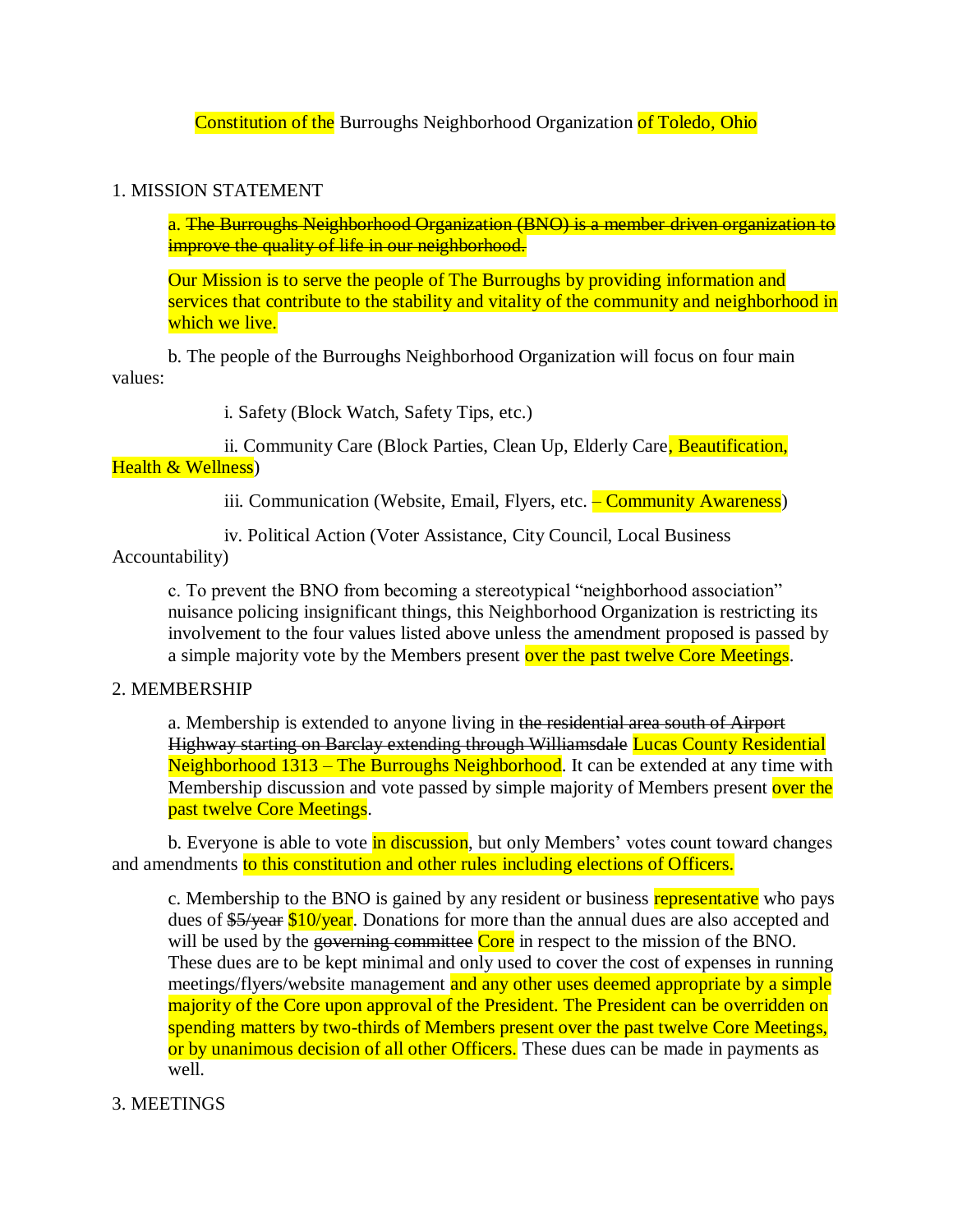a. **Meetings will happen monthly on the second Monday of the month and will be** organized and run by the Governing Committee General Meetings shall be held on the First Monday of each month at 7:00pm. If the General Meeting falls on a Holiday or day which a regular venue may be closed, the General Meeting may be held on the Second Monday of the month at 7:00pm. Core Meetings shall be held on the Third Monday of each month. If the Core Meeting falls on a Holiday or day which a regular venue may be closed, the Core Meeting may be rescheduled.

b. Anyone **can may** attend the meetings whether they are Members or not.

c. Suggested meeting schedule:

i. 7:00-7:15 - Various Committees meet to discuss needs/plans/etc.

ii. 7:15-7:30 - Officer Mitchell Toledo Police Community Service Officer offers crime reports of neighborhood

iii. 7:30-7:50 - Governing Committee presents needs/action for all members

iv. 7:50-8:00 - Final Comments

d. Meetings will take place at Burroughs Elementary School in the Cafeteria throughout the school year and the preside at the Lutheran Church over the summer months. These venues may be subject to change at the discretion of the President or the Core.

e. A quorum of at least three, being necessary for all business at any regularly scheduled BNO meeting, shall consist of at least one Officer and at least two other Members. A quorum of at least two, being necessary for all business at any emergency BNO meeting, shall consist of at least one Officer being the President, or other Officer with approval of the President, and at least one other Member. The President may, from time to time, meet with individuals on behalf of the BNO as long as such a meeting is presented to the members of the Core for input, and as long as a majority of the members of Core present at Core Meetings over the past twelve months does not object.

## 4. ORGANIZATIONAL STRUCTURE

a. The Burroughs Neighborhood Organization will be led by a Volunteer Governing Committee **known as the Core** consisting of officers elected by the Membership (such as President, Vice President, Secretary, Treasurer) and Chair Persons for the various committees. The purpose of this structure is to create an accountable group of volunteers who work in conjunction with the neighborhood to accomplish the mission listed above.

- b. Every person will have a voice in all matters discussed during meetings.
- c. The Volunteer Governing Committee of the Burroughs Neighborhood Organization:
	- i. Elected Officers

1. are to be nominated and voted on by the Members present at the November General Meeting. They will receive positions with a majority vote. Their term is for one full year as close as possible from the date of inauguration to the date of the inauguration of their successor.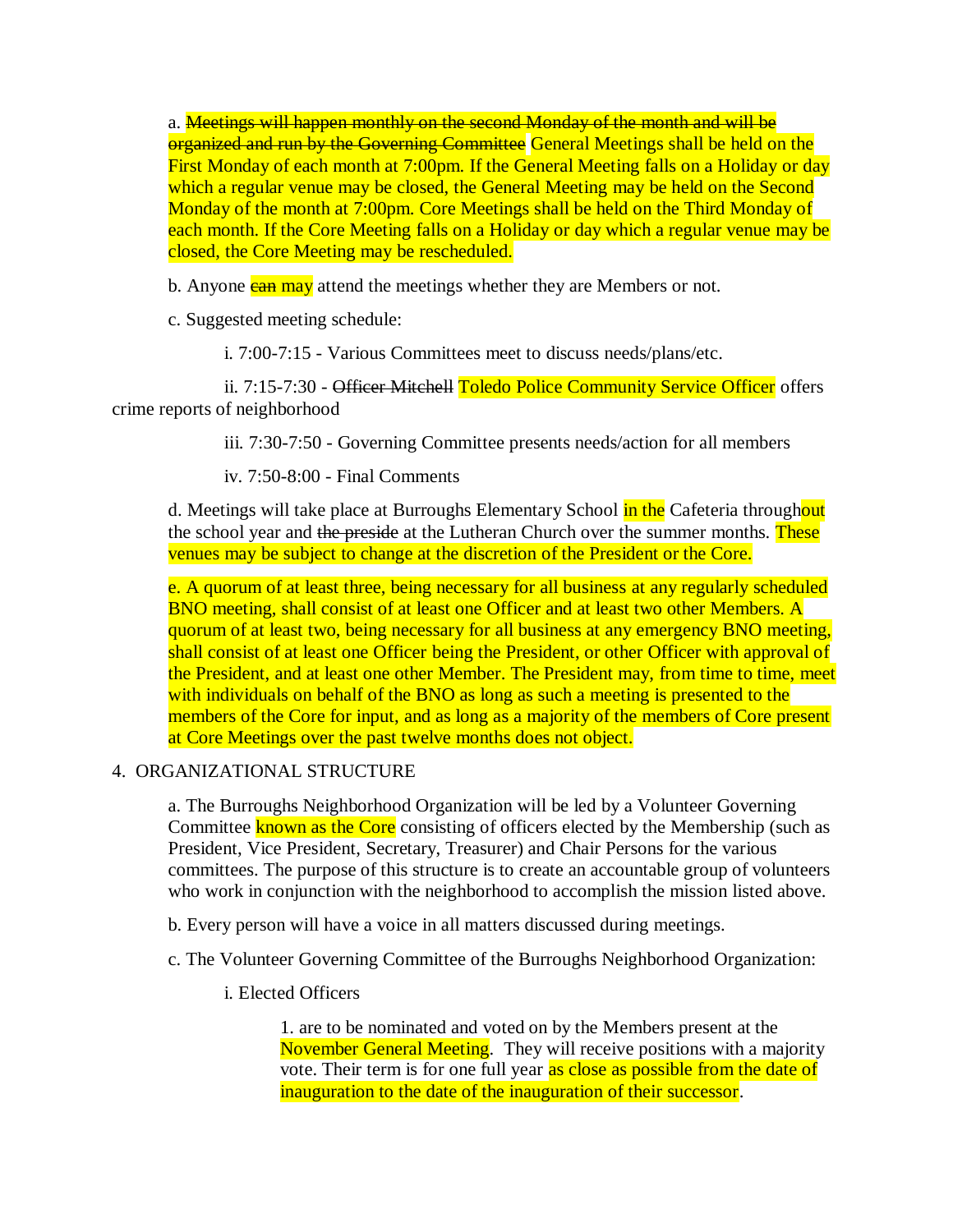2. President, whose functions are:

a. to preside at BNO meetings.

b. to represent the BNO to outside organizations or individuals

c. to carry out decisions approved by a majority vote of the Core

d. to uphold the integrity of the organization by example and to make recommendation for termination of Membership for anyone insubordinate of the mission statement or who willfully misrepresents the BNO.

3. Vice-President, whose functions are:

a. to substitute for the President in his/her their absence, or at his/her request.

b. to serve as a member of special committees

4. Treasurer, whose functions are:

a. to maintain a current record of the financial transactions of the Neighborhood Council, **BNO**, and to provide a report of the financial balance as requested by the Governing Committee Core.

b. to deposit all collections into an account for the BNO.

c. to pay any bills incurred by the BNO, which have been approved by the Governing Committee Core.

5. Secretary, whose functions are:

a. to provide Members of the BNO with a copy (or minutes) of the discussions and decisions made at meetings.

b. to maintain a file of the records and other official documents of the BNO.

c. to maintain an up-to-date list of all residents attending BNO meetings, including their addresses and phone numbers as provided.

#### ii. Committee Chairs Committees and Committee Chairpersons

1. Chairpersons are to be nominated and voted on by members of the BNO serving on such a designated committee.

2. Chairpersons are to oversee the committee, to be responsible for the value, and to provide information to the members of the committee information regarding the designated purpose of the committee.

3. There will be four committees based on the values listed above.